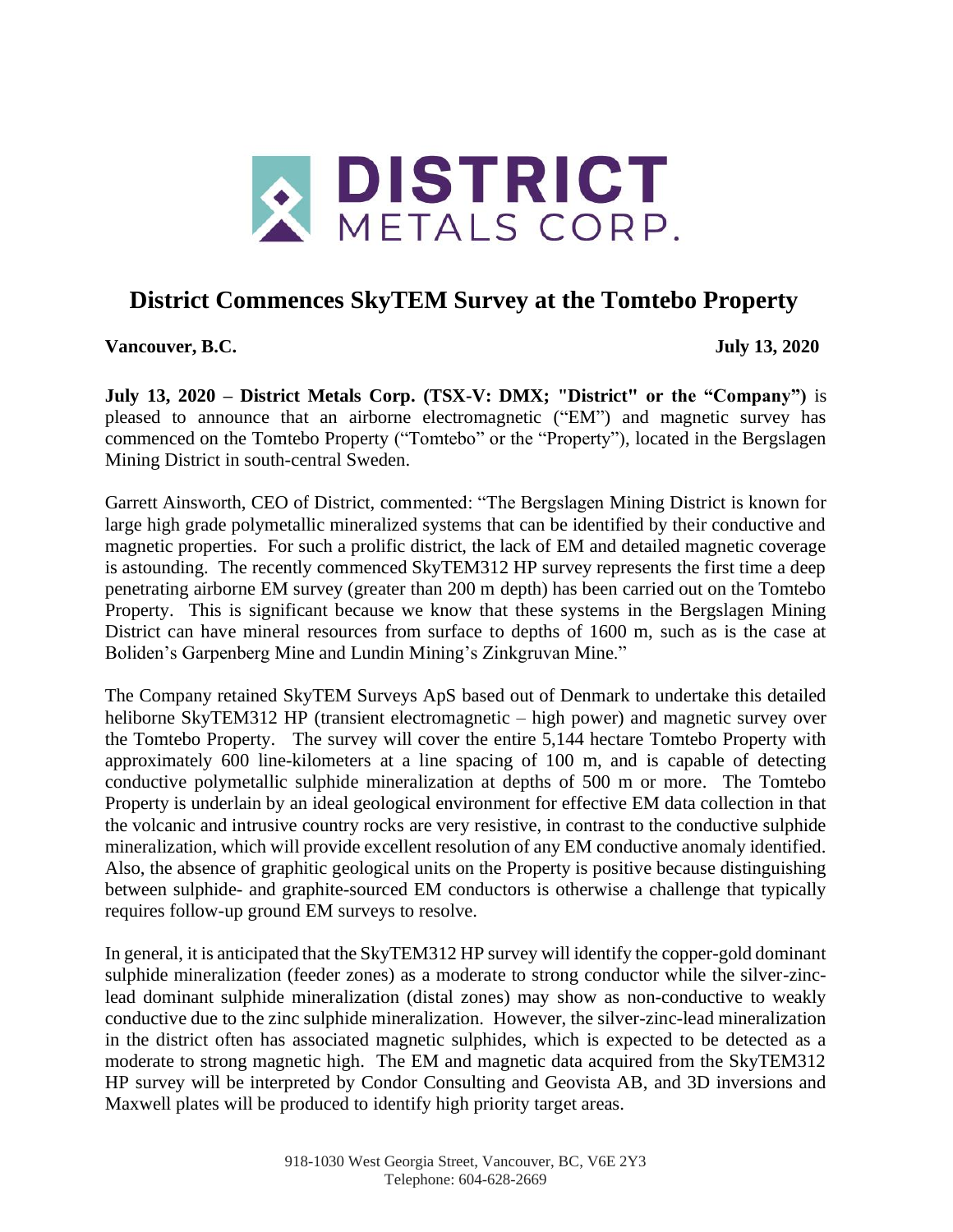### **Technical Information**

All scientific and technical information in this news release has been prepared by, or approved by Garrett Ainsworth, PGeo, President and CEO of the Company. Mr. Ainsworth is a qualified person for the purposes of National Instrument 43-101 - *Standards of Disclosure for Mineral Projects.*

Mr. Ainsworth has not verified any of the information regarding any of the properties or projects referred to herein other than the Tomtebo Property. Mineralization on any other properties referred to herein is not necessarily indicative of mineralization on the Tomtebo Property.

## **About District Metals Corp.**

District Metals Corp. is led by industry professionals with a track record of success in the mining industry. The Company's mandate is to seek out, explore, and develop prospective mineral properties through a disciplined science-based approach to create shareholder value and benefit other stakeholders.

The advanced exploration stage Tomtebo Property, located in the Bergslagen Mining District of south-central Sweden, is the Company's main focus. The Tomtebo Property comprises 5,144 ha, and is situated between the historic Falun Mine and Boliden's Garpenberg Mine located 25 km to the northwest and southeast, respectively. Two historic polymetallic mines and numerous polymetallic showings are located on the Tomtebo Property along an approximate 17 km trend that exhibits similar geology, structure, alteration and VMS/SedEx style mineralization as other significant mines within the district. Mineralization that is open at depth and along strike at the historic mines on the Tomtebo Property has not been followed-up and modern systematic exploration has never been conducted on the Property.

On Behalf of the Board of Directors

"*Garrett Ainsworth*" President and Chief Executive Officer

604-628-2669

#### *Neither TSX Venture Exchange nor its Regulation Services Provider (as that term is defined in policies of the TSX Venture Exchange) accepts responsibility for the adequacy or accuracy of this release.*

#### *Cautionary Statement Regarding "Forward-Looking" Information.*

*This news release contains certain statements that may be considered "forward-looking statements" with respect to District Metals Corp. ("District" or the "Company") within the meaning of applicable securities laws. In some cases, but not necessarily in all cases, forward-looking information can be identified by the use of forward-looking terminology such as "plans", "targets", "expects" or "does not expect", "is expected", "an opportunity exists", "is positioned", "estimates", "intends", "assumes", "anticipates" or "does not anticipate" or "believes", or variations of such words and phrases or state that certain actions, events or results "may", "could", "would",*  "might", "will" or "will be taken", "occur" or "be achieved". In addition, any statements that refer to expectations, *predictions, indications, projections or other characterizations of future events or circumstances contain forward-*